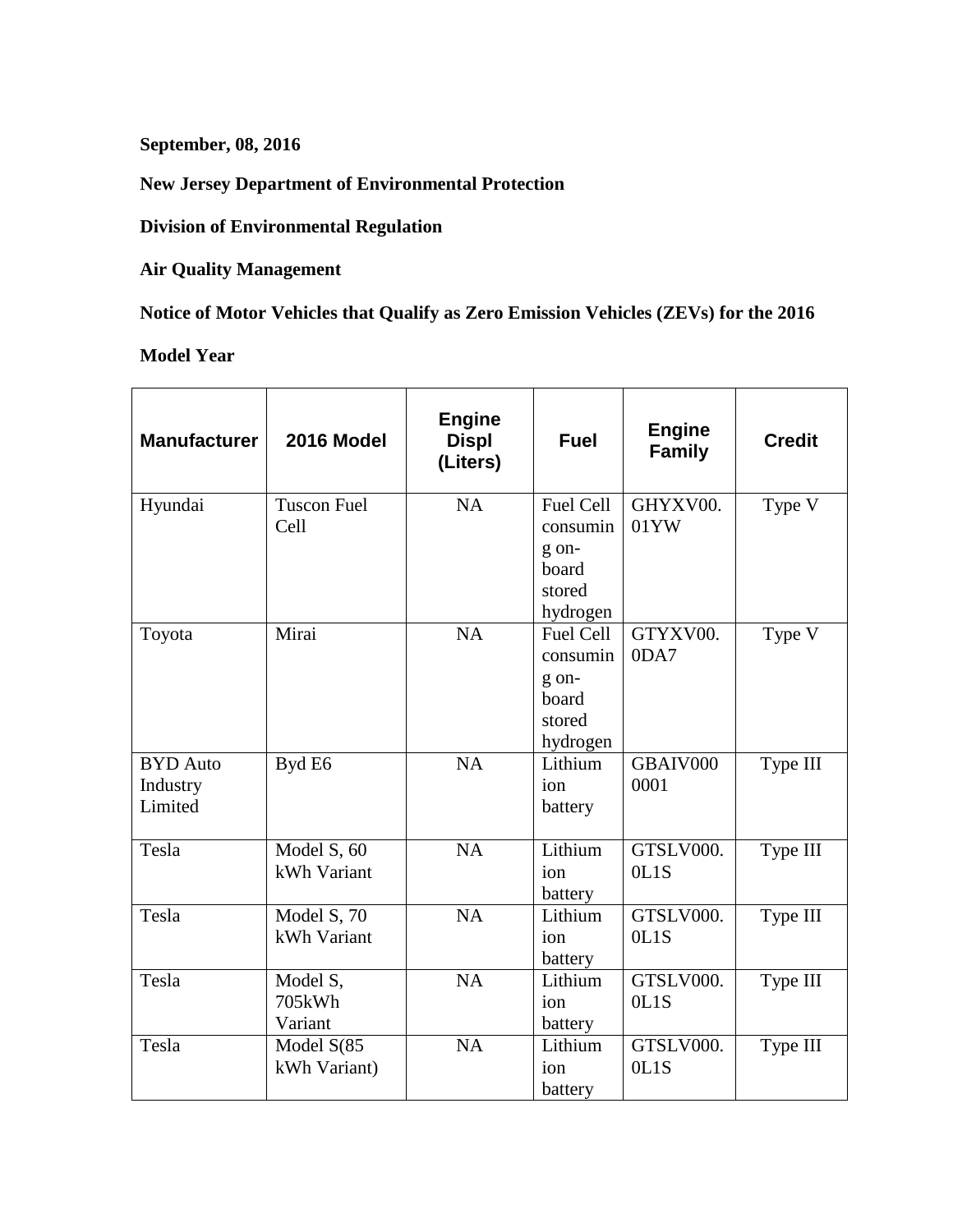| Tesla        | Model S(90        | NA        | Lithium            | GTSLV000.        | Type III     |
|--------------|-------------------|-----------|--------------------|------------------|--------------|
|              | kWh Variant)      |           | ion                | 0L1S             |              |
|              |                   |           | battery            |                  |              |
| Tesla        | Model S AWD-      | <b>NA</b> | Lithium            | GTSLV000.        | Type III     |
|              | 60D               |           | ion                | OL2S             |              |
|              |                   |           | battery            |                  |              |
| Tesla        | Model S AWD-      | NA        | Lithium            | GTSLV000.        | Type III     |
|              | 70 <sub>D</sub>   |           | ion                | OL2S             |              |
|              |                   |           | battery            |                  |              |
| Tesla        | Model S AWD-      | <b>NA</b> | Lithium            | GTSLV000.        | Type III     |
|              | 75 <sub>D</sub>   |           | ion                | OL2S             |              |
|              |                   |           | battery            |                  |              |
| Tesla        | Model S AWD-      | NA        | Lithium            | GTSLV000.        | Type III     |
|              | 85 <sub>D</sub>   |           | ion                | OL2S             |              |
|              |                   |           | battery            |                  |              |
| Tesla        | Model S AWD-      | <b>NA</b> | Lithium            | GTSLV000.        | Type III     |
|              | <b>P85D</b>       |           | ion                | OL2S             |              |
|              |                   |           | battery            |                  |              |
| Tesla        | Model S AWD       | NA        | Lithium            | GTSLV000.        | Type III     |
|              | 90 <sub>D</sub>   |           | ion                | OL2S             |              |
|              |                   |           | battery            |                  |              |
| Tesla        | Model S AWD       | NA        | Lithium            | GTSLV000.        | Type III     |
|              | P <sub>90</sub> D |           | ion                | OL2S             |              |
|              |                   |           | battery            |                  |              |
| Tesla        | Model X-60D       | NA        | Lithium            | GTSLV00.0        | Type III     |
|              |                   |           | ion                | L2X              |              |
|              |                   |           | battery            |                  |              |
| Tesla        | Model X-75D       | NA        | Lithium            | GTSLV00.0        | Type III     |
|              |                   |           | ion                | L2X              |              |
|              |                   |           | battery            |                  |              |
| Tesla        | Model X-90D       | NA        | Lithium            | GTSLV00.0        | Type III     |
|              |                   |           | ion                | L2X              |              |
|              |                   |           | battery            |                  |              |
| Tesla        | Model X-P90D      | NA        | Lithium            | GTSLV00.0        | Type III     |
|              |                   |           | ion                | L2X              |              |
|              |                   |           |                    |                  |              |
| Bluecar, SAS | <b>Bluecar</b>    | NA        | battery<br>Lithium | GBRGV00.         | Type II      |
|              |                   |           | ion                | 0L8X             |              |
|              |                   |           | battery            |                  |              |
|              | <b>I3</b>         | NA        |                    |                  |              |
| <b>BMW</b>   |                   |           | Lithium<br>ion     | GBMXV00.<br>013B | Type II      |
|              |                   |           |                    |                  |              |
|              |                   | 0.6       | battery            |                  |              |
| <b>BMW</b>   | <b>I3 REX</b>     |           | Plug-In            | GBMXV00.         | <b>BEV</b> x |
|              |                   |           | Hybrid             | 613R             |              |
|              |                   |           | Electric           |                  |              |
|              |                   |           | Vehicle            |                  |              |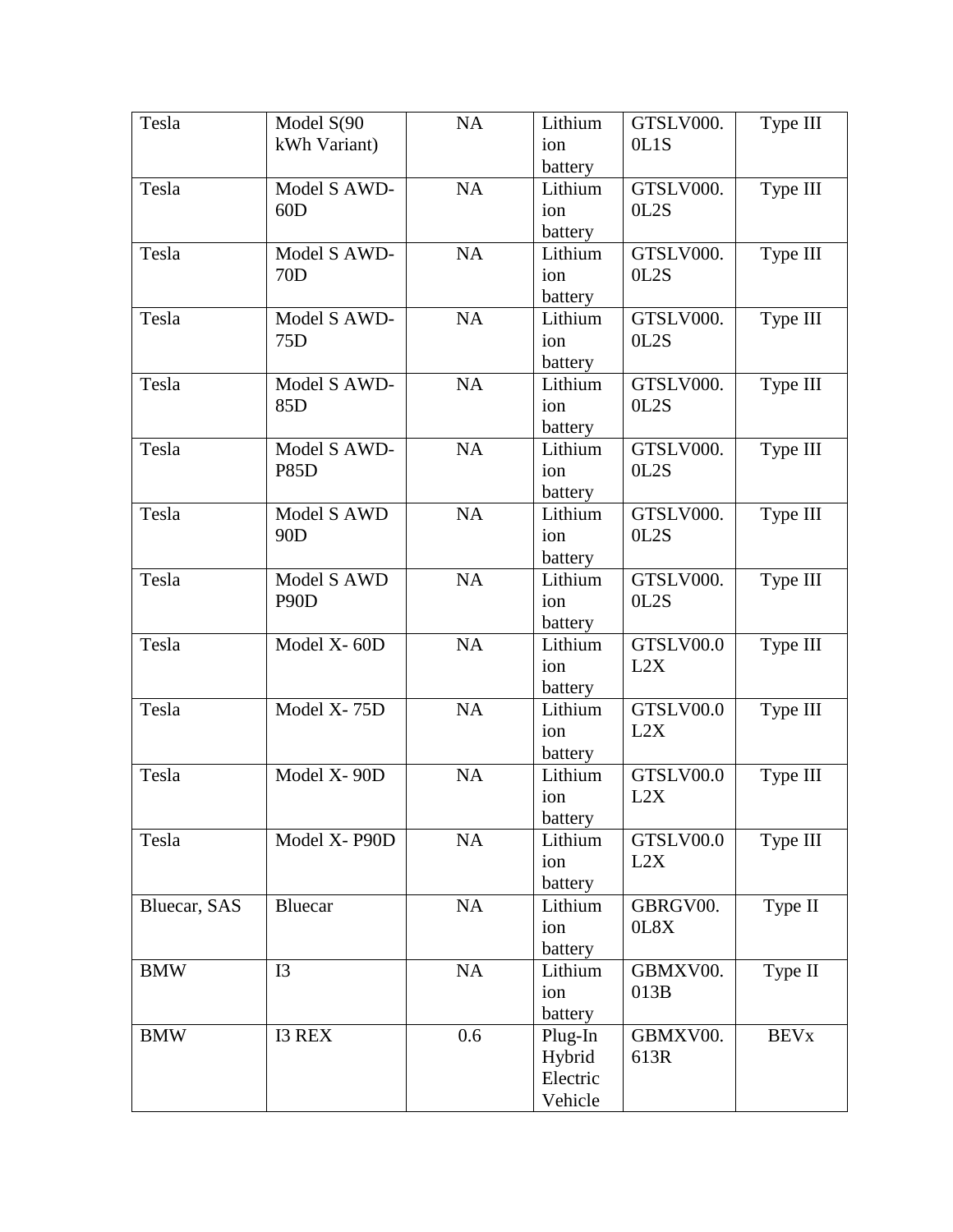|                               |                                                                |           | $(non-$<br>blended)       |                               |            |
|-------------------------------|----------------------------------------------------------------|-----------|---------------------------|-------------------------------|------------|
| FCA US LLC.                   | Fiat 500E                                                      | <b>NA</b> | Lithium<br>ion<br>battery | <b>GCRX00.05</b><br><b>PR</b> | Type II    |
| Ford                          | Focus FWD<br><b>BEV</b>                                        | <b>NA</b> | Lithium<br>ion<br>battery | GFMX00.0<br><b>VAE</b>        | Type II    |
| <b>General Motors</b><br>LLC. | <b>Chevrolet Spark</b><br>EV                                   | NA        | Lithium<br>ion<br>battery | GGMXV00.<br>0001              | Type II    |
| Kia                           | Soul EV                                                        | <b>NA</b> | Lithium<br>ion<br>battery | GKMXV00.<br>04VW              | Type II    |
| Nissan                        | Leaf $(24kw-hr)$                                               | <b>NA</b> | Lithium<br>ion<br>battery | GNSXV000<br>0LLA              | Type II    |
| Nissan                        | Leaf (30kw-hr)                                                 | NA        | Lithium<br>ion<br>battery | GNSXV000<br><b>OLLA</b>       | Type II    |
| Nissan                        | Leaf (24kw-hr)                                                 | <b>NA</b> | Lithium<br>ion<br>battery | GNSXV000<br><b>OLLB</b>       | Type II    |
| Nissan                        | Leaf (30kw-hr)                                                 | NA        | Lithium<br>ion<br>battery | GNSXV000<br><b>OLLB</b>       | Type II    |
| Mercedes-Benz                 | <b>B250E</b>                                                   | <b>NA</b> | Lithium<br>ion<br>battery | GMBXV00.<br>0ED <sub>2</sub>  | Type II    |
| Mercedes-Benz                 | <b>Smart: Fortwo</b><br><b>Electric Drive</b><br>(Convertible) | NA        | Lithium<br>ion<br>battery | GMBXV00.<br>0ED <sub>2</sub>  | Type II    |
| Mercedes-Benz                 | Smart: Fortwo<br><b>Electric Drive</b><br>(Coupe)              | NA        | Lithium<br>ion<br>battery | GMBXV00.<br>0ED1              | Type II    |
| Volkswagen                    | e-Golf                                                         | NA        | Lithium<br>ion<br>battery | GVGAV00.<br>0VZZ              | Type II    |
| Mitsubishi                    | i-Miev                                                         | NA        | Lithium<br>ion<br>battery | GMTXV00.<br>0EAT              | Type 1.5   |
| ACG, Inc.                     | T Sport                                                        | NA        | Lead-<br>acid<br>battery  | GACG000.0<br><b>NEV</b>       | <b>NEV</b> |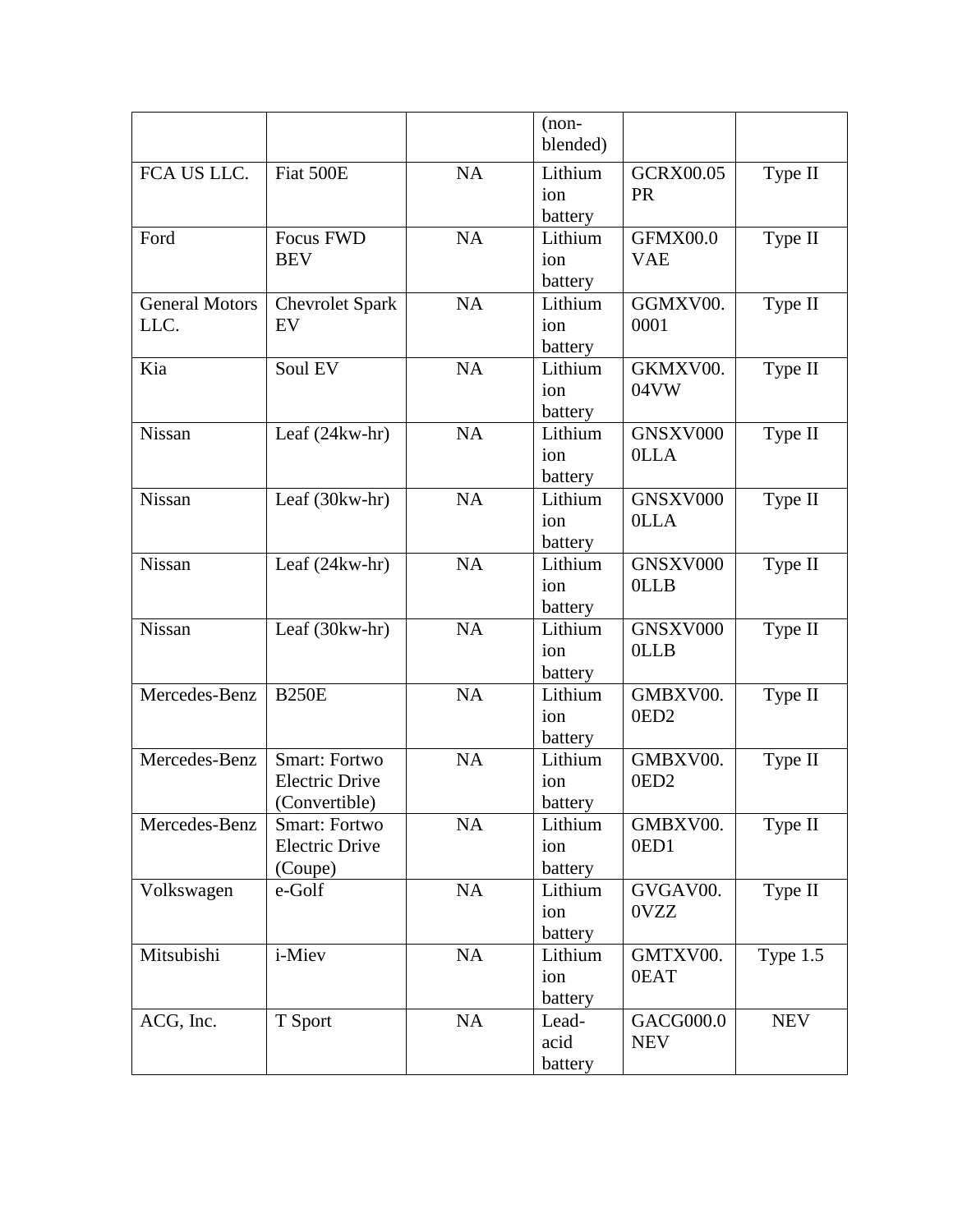| ACG, Inc.<br>Club Car, Inc.             | 39 Roadster,<br>Cadillac<br>Escalade,<br>California<br>Roadster,<br>Hummer 3<br>Carryall 510<br>LSV; Carryall<br><b>710 LSV</b> | NA<br>NA  | Lead-<br>acid<br>battery<br>Lead-<br>acid<br>battery | GACG000.0<br>NE <sub>2</sub><br><b>GIRC00000</b><br>001 | <b>NEV</b><br><b>NEV</b> |
|-----------------------------------------|---------------------------------------------------------------------------------------------------------------------------------|-----------|------------------------------------------------------|---------------------------------------------------------|--------------------------|
| Club Car, Inc.                          | Villager 2 LSV;<br>Villager $2+2$<br><b>LSV</b>                                                                                 | <b>NA</b> | Lead-<br>acid<br>battery                             | <b>GIRC00000</b><br>002                                 | <b>NEV</b>               |
| Columbia<br>Parcar                      | Columbia Par<br>Car: MEGA                                                                                                       | <b>NA</b> | Lead-<br>acid<br>battery                             | GCPC000.0<br><b>AFD</b>                                 | <b>NEV</b>               |
| Columbia<br>Parcar                      | Columbia Par<br>Car: MG1                                                                                                        | NA        | Lithium<br>ion<br>battery                            | GCPC000.0<br><b>AFD</b>                                 | <b>NEV</b>               |
| Columbia<br>Parcar                      | Columbia Par<br>Car: SM2,<br>SMT2, SM4,<br>SMT4, SUV-<br>SN, SUV-LN,<br>NEV <sub>2</sub>                                        | <b>NA</b> | Lead-<br>acid<br>battery                             | GCPC000.0<br><b>AFD</b>                                 | <b>NEV</b>               |
| Columbia<br>Parcar                      | Columbia Par<br>Car: SM2,<br>SMT2, SM4,<br>SMT4, SUV-<br>SN, SUV-LN,<br>NEV <sub>2</sub>                                        | <b>NA</b> | Lithium<br>ion<br>battery                            | GCPC000.0<br><b>AFD</b>                                 | <b>NEV</b>               |
| Columbia<br>Parcar                      | MV1-LN,<br>MV1-SN                                                                                                               | <b>NA</b> | Lead-<br>acid<br>battery                             | <b>GCP000.0S</b><br>RA                                  | <b>NEV</b>               |
| Columbia<br>Parcar                      | SU5-LN                                                                                                                          | NA        | Lead-<br>acid<br>battery                             | <b>GCP000.0S</b><br><b>RA</b>                           | <b>NEV</b>               |
| Ecocruise<br>Electric<br>Transportation | <b>Cruser Sport</b>                                                                                                             | $\rm NA$  | Lead-<br>acid<br>battery                             | <b>GEET000.0</b><br>072                                 | <b>NEV</b>               |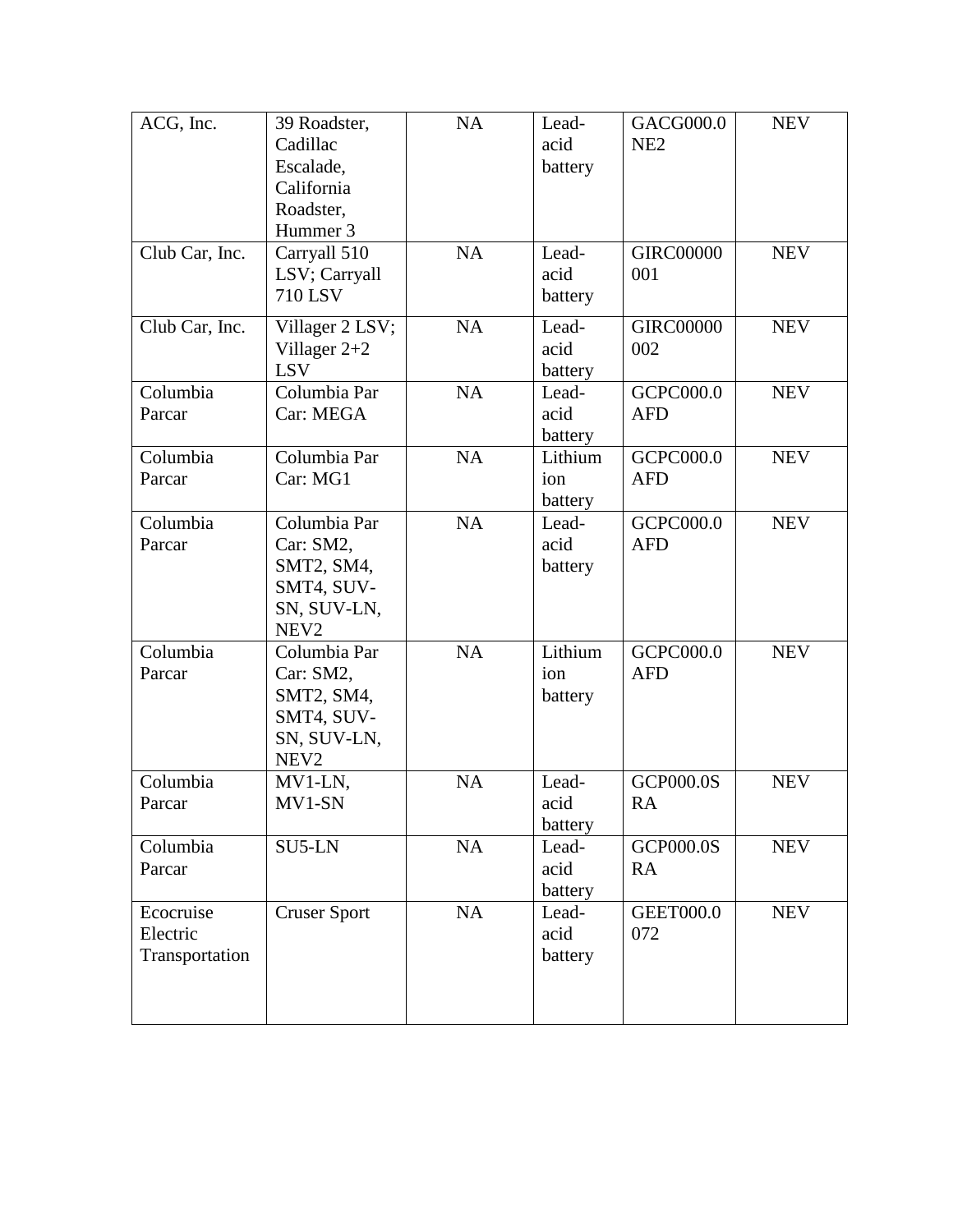| $E-Z-Go$           | Cushman LSV               | NA | Lead-   | <b>GEZG00.00</b> | <b>NEV</b> |
|--------------------|---------------------------|----|---------|------------------|------------|
| Division of        | 800, E-Z-GO               |    | acid    | A02              |            |
| Textron, Inc.      | 2Five-LSV 2               |    | battery |                  |            |
|                    | Passenger NEV,            |    |         |                  |            |
|                    | 2FIVE-LSV4                |    |         |                  |            |
|                    | Passenger NEV             |    |         |                  |            |
| <b>HDK</b> Plastic | <b>EV 3022GA</b>          | NA | Lead-   | GHPF00000        | <b>NEV</b> |
| Factory (USA)      |                           |    | acid    | 048              |            |
| <b>DBA HDK</b>     |                           |    | battery |                  |            |
| Electric           |                           |    |         |                  |            |
| Vehicle            |                           |    |         |                  |            |
| Polaris            | GEM:0 e2, e2c,            | NA | Lead-   | GPOL0000         | <b>NEV</b> |
| Industries Inc.    | e4, e4c, e4sc,            |    | acid    | 0002             |            |
|                    | e6, e6c, e6sc,            |    | battery |                  |            |
|                    | el-xd, eldc, elc,         |    |         |                  |            |
|                    | elsc, eM1400              |    |         |                  |            |
| Polaris            | GEM: e2, e4,              | NA | Lithium | GPOL0000         | <b>NEV</b> |
| Industries Inc.    | e6, el-xd                 |    | ion     | 0002             |            |
|                    |                           |    | battery |                  |            |
| Vantage            | <b>VANTAGE:</b>           | NA | Lead-   | <b>GVV10000</b>  | <b>NEV</b> |
| Vehicle            | EV3XS                     |    | acid    | 072V             |            |
| International,     | Flooded,                  |    | battery |                  |            |
| Inc.               | EV60C                     |    |         |                  |            |
|                    | Flooded,                  |    |         |                  |            |
|                    | EV60P                     |    |         |                  |            |
|                    | Flooded,                  |    |         |                  |            |
|                    | EVC100 AGM,               |    |         |                  |            |
|                    | <b>EVP1000</b>            |    |         |                  |            |
|                    | AGM,                      |    |         |                  |            |
|                    | <b>EVR1000</b>            |    |         |                  |            |
|                    | AGM,                      |    |         |                  |            |
|                    | <b>EVX1000</b>            |    |         |                  |            |
|                    | AGM, EVX100               |    |         |                  |            |
|                    | Flooded,                  |    |         |                  |            |
|                    | LI2XC, LI2XP,             |    |         |                  |            |
|                    | LI2XS,                    |    |         |                  |            |
|                    | LIC1000,                  |    |         |                  |            |
|                    | LIP1000,                  |    |         |                  |            |
|                    | LIR1000,                  |    |         |                  |            |
|                    | LIV7C, LIV7P,             |    |         |                  |            |
|                    | LIV60CLIV60P<br>, LIX1000 |    |         |                  |            |
|                    |                           |    |         |                  |            |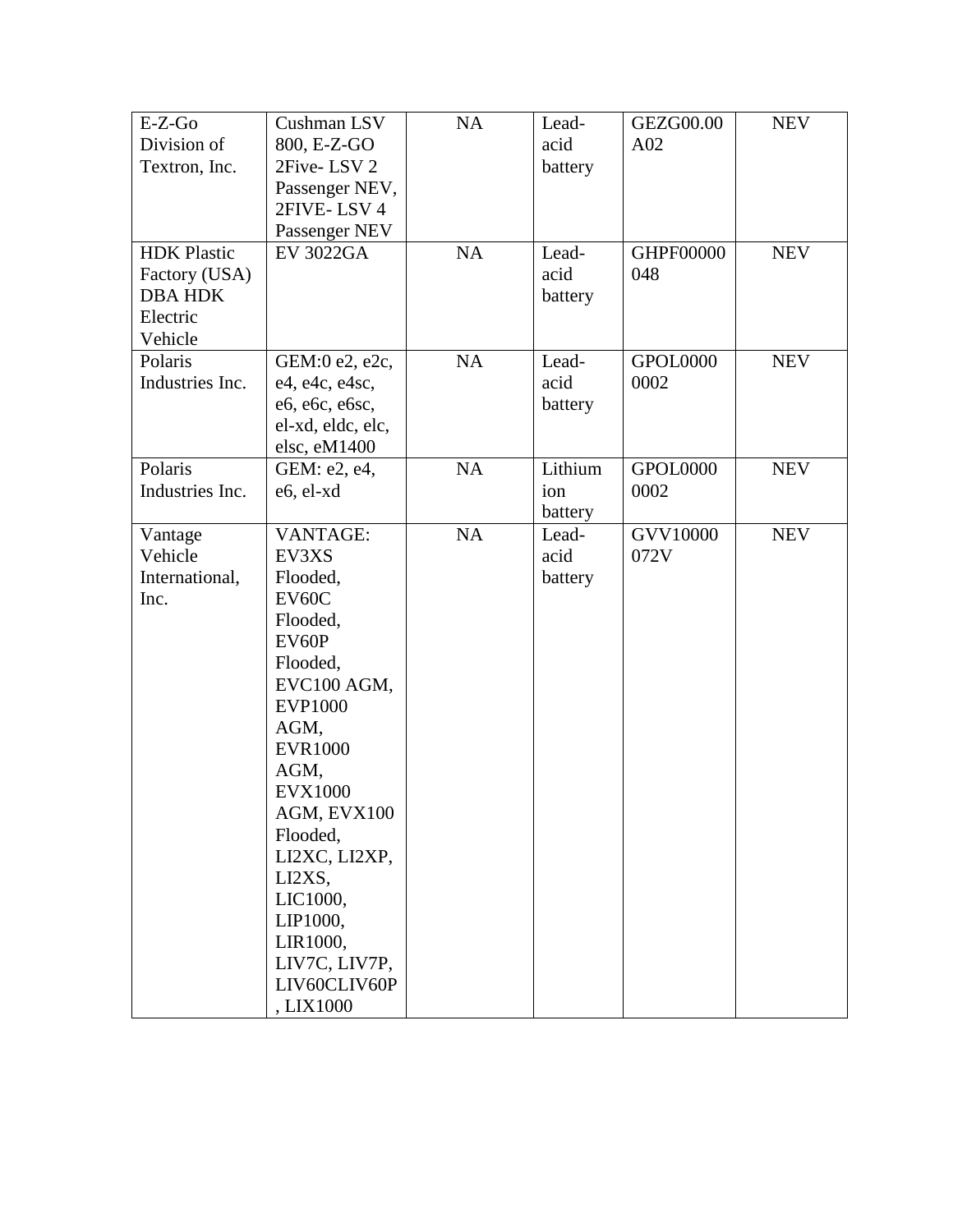| Vantage        | <b>VANTAGE:</b> | <b>NA</b> | Lithium | <b>GVV10000</b> | <b>NEV</b> |
|----------------|-----------------|-----------|---------|-----------------|------------|
| Vehicle        | EV3XS           |           | ion     | 072V            |            |
| International, | Flooded,        |           | battery |                 |            |
| Inc.           | EV60C           |           |         |                 |            |
|                | Flooded,        |           |         |                 |            |
|                | EV60P           |           |         |                 |            |
|                | Flooded,        |           |         |                 |            |
|                | EVC100 AGM,     |           |         |                 |            |
|                | <b>EVP1000</b>  |           |         |                 |            |
|                | AGM,            |           |         |                 |            |
|                | <b>EVR1000</b>  |           |         |                 |            |
|                | AGM,            |           |         |                 |            |
|                | <b>EVX1000</b>  |           |         |                 |            |
|                | AGM, EVX100     |           |         |                 |            |
|                | Flooded,        |           |         |                 |            |
|                | LI2XC, LI2XP,   |           |         |                 |            |
|                | LI2XS,          |           |         |                 |            |
|                | LIC1000,        |           |         |                 |            |
|                | LIP1000,        |           |         |                 |            |
|                | LIR1000,        |           |         |                 |            |
|                | LIV7C, LIV7P,   |           |         |                 |            |
|                | LIV60CLIV60P    |           |         |                 |            |
|                | , LIX1000       |           |         |                 |            |

"FCH2"= fuel cell consuming on-board stored hydrogen

LiP= Lithium polymer battery

Li+ =Lithium ion battery

Type V ZEV has a range of equal to or greater than 300 miles, must be capable of replacing

95% maximum rated energy capacity in  $\leq$  15 minutes.

Type V ZEV has a range of equal to or greater than 300 miles, must be capable of replacing

95% maximum rated energy capacity in <= 15 minutes.

Type IV ZEV has a range of equal to or greater than 200 miles, must be capable of replacing

285 miles (UDDS ZEV range) in <= 15 minutes.